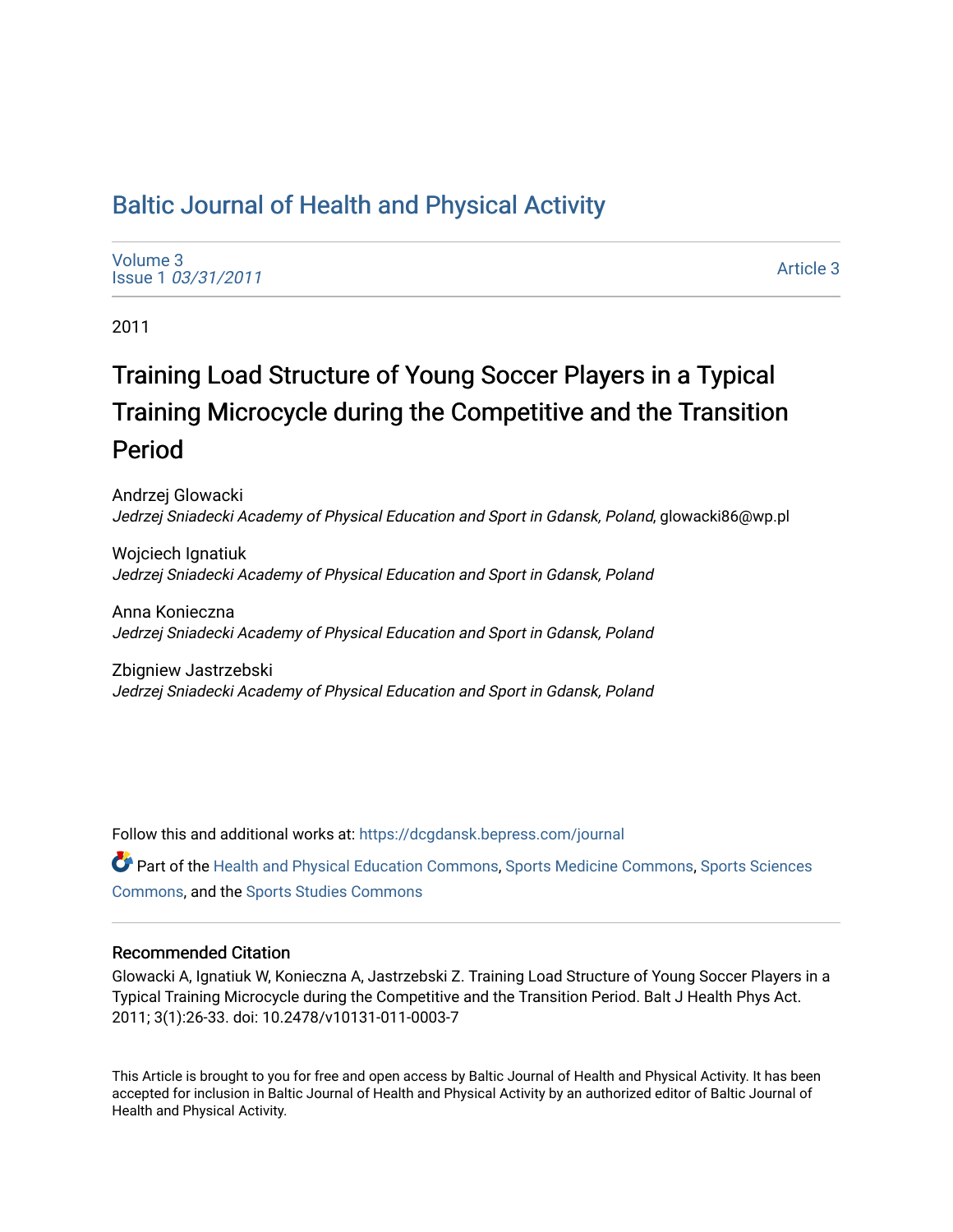|                                                                                                        | <b>Training Load Structure of Young Soccer Players</b><br>in a Typical Training Microcycle during<br>the Competitive and the Transition Period                                                                                                                                                                                                                                                                                                                                                                                                 |
|--------------------------------------------------------------------------------------------------------|------------------------------------------------------------------------------------------------------------------------------------------------------------------------------------------------------------------------------------------------------------------------------------------------------------------------------------------------------------------------------------------------------------------------------------------------------------------------------------------------------------------------------------------------|
|                                                                                                        | DOI: 10.2478/v10131-011-0003-7                                                                                                                                                                                                                                                                                                                                                                                                                                                                                                                 |
| <b>Authors' Contribution:</b><br>A - Study Design<br>B - Data Collection<br>C - Statistical Analysis   | Andrzej Głowacki <sup>(B,E,F)</sup> , Wojciech Ignatiuk <sup>(C,F)</sup> ,<br>Anna Konieczna <sup>(A,G)</sup> , Zbigniew Jastrzębski <sup>(B,D,E)</sup>                                                                                                                                                                                                                                                                                                                                                                                        |
| D - Data Interpretation<br>E - Manuscript Preparation<br>F - Literature Search<br>G - Funds Collection | Jedrzej Sniadecki Academy of Physical Education and Sport in Gdansk, Poland                                                                                                                                                                                                                                                                                                                                                                                                                                                                    |
|                                                                                                        | Key words: training load, load registration, young soccer players.                                                                                                                                                                                                                                                                                                                                                                                                                                                                             |
|                                                                                                        | <b>Abstract</b><br>Background:   The aims of this study were: (1) to characterize the training load structure and<br>the applied training means in typical microcycles of the transition period and                                                                                                                                                                                                                                                                                                                                            |
| <b>Material/Methods:</b>                                                                               | the competitive season administered to young soccer players, and (2) to<br>present exemplary training units of the competitive and the transition periods.<br>20 young soccer players (12-13 years old) took part in the study.<br>Jastrzębski's method based on Sozański and Śledziewski was applied to<br>register and monitor the training load. Data was analyzed regarding the<br>information range (general or specific drills) as well as energetic zones<br>(aerobic, mixed aerobic-anaerobic, anaerobic lactate or anaerobic alactate |
|                                                                                                        | drills).<br><b>Results:</b> The results of study show crucial differences in the applied training means in<br>the analyzed microcycles. In a typical microcycle of the transition period<br>general drills predominate, while during the competitive period – specific drills<br>prevail. The total effective time of training was longer in the competitive<br>season microcycle. It is a proper relationship according to the theory of sport                                                                                                |
| <b>Conclusions:</b>                                                                                    | training.<br>The range of the training load registered in the competitive season is in line<br>with other authors' research where league matches and small-sided games<br>were used particularly often. The studied microcycles in the competitive<br>season can be model ones and can be used in the training process of young<br>football players.                                                                                                                                                                                           |
| Word count: 2518<br>Tables: 8<br>Figures: 3<br>References: 19                                          | Received: December 2010<br><b>Accepted: February 2011</b><br>Published: March 2011                                                                                                                                                                                                                                                                                                                                                                                                                                                             |

Corresponding Author:

Mgr Andrzej Głowacki Academy of Physical Education and Sport, 80-336 Gdańsk, Poland, ul. K. Górskiego 1 Phone: +48500131719, e-mail: glowacki86@wp.pl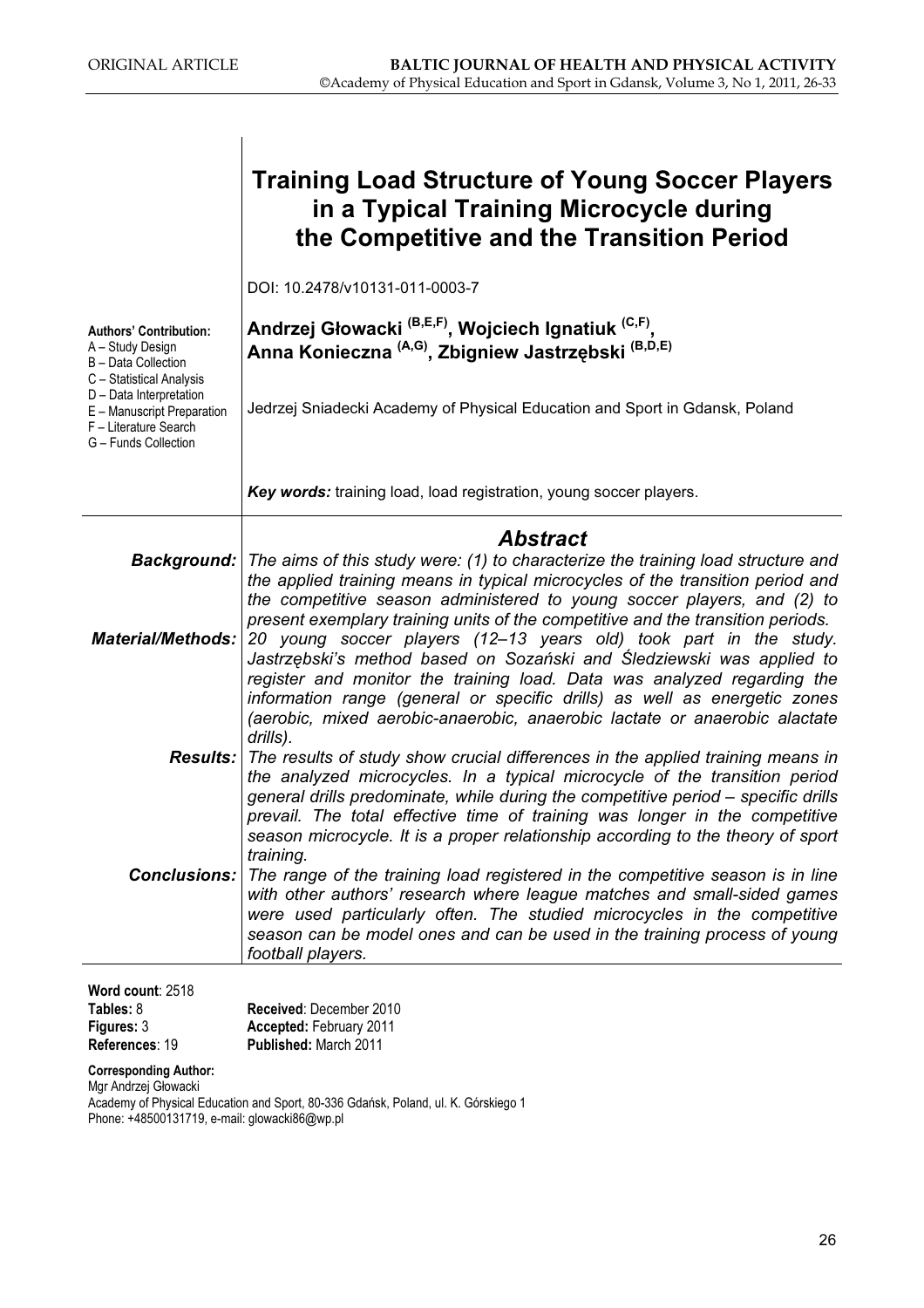# **Introduction**

The level of soccer skills is dependent on many factors. Technical drills and physical capacity seem to be very important components of a player's competence. Coincident developing of both these capacities is a crucial condition to educate top level soccer players. However, the proportion of technical to physical training is different in individual age groups. The monitoring and analyzing of the training process is an indispensable part of coaching young players. Recording the training load constitutes a very important aspect of this process. It leads to an adequate selection of the means and amount of the training load and, in consequence, efficiency enhancement. The volume and intensity of the training are the primary determinants of the training load. Training volume in sports like soccer is defined as the total duration in minutes or as the number of repetitions of an exercise [1]. The second component of the training load is usually described using heart rates and lactate concentration measures or ratings of perceived exertion (RPE) [2,3,4,5].

Scientific works by Wolkow and Koriagin [6], or Kosendiak and Lasinski [7] gave foundation for the registration of training loads. It is essential to determine practical and valid methods to quantify exercise loads [2]. Actually, Sozański and Śledziewski's [8] method is preferred by soccer trainers. Nevertheless, Jastrzębski [9] presented the modified method to record training loads which is clearer and more accessible. It is difficult to control training intensity at an individual level so a general team training prescription is usually used to determine the training loads [10,11,12]. The issue was brought up by Konieczna et al. [13] in order to determine the influence of training loads upon anthropometric values of young players from Football Academy in Malbork. Jastrzębski and Szutowicz [14] examined the influence of a training load upon aerobic and anaerobic efficiency in young Lechia Gdańsk players during their second stage of the training process. Śliwowski et al. [15] studied a group of 22 junior players from WKP Lech Poznań Football Club before and after the basic preparatory period of the 2006/2007 season. The tests used in the assessment of aerobic performance were: PWC 170, the progressive running test to exhaustion and the Multistage Shuttle Run Test (MST) – a shuttle endurance test which allows predicting the maximum oxygen uptake  $(VO<sub>2</sub>max)$ .

The aims of this study were: (1) to characterize the training load structure and the applied training means in typical microcycles of the transition period and the competitive season administered to young soccer players, and (2) to present exemplary training units of the competitive and the transition periods.

# Material and Methods

The research was conducted on a sample of 20 soccer players at the age of 12–13 years from LKS "Żuławy" Club in Nowy Dwór Gdański. Each player possessed his personal health record and each one underwent current medical check-up.

| Age               | <b>Height</b> | Weight | <b>BMI</b>                 |
|-------------------|---------------|--------|----------------------------|
| vears             | [cm]          | [kg]   | Value                      |
| 0.58<br>14.4<br>∸ | 8.88<br>52.3  | .55    | 0.00<br>-54<br>J.LL<br>ں ، |

Tab. 1. Biometric parameters of young soccer players (mean ± standard deviation)

Two typical microcycles were chosen for analysis (one of the competitive season: 07– 13.09.2009, and one of the transition period: 16–21.11.2009). Jastrzębski's method [9] was applied to monitor and register the training load. The load was divided into four groups:

1. aerobic (below Anaerobic Threshold; TO - general drills, TS - special drills),

- 2. mixed aerobic-anaerobic general (MO) and specific (MS) on, or just above Anaerobic Threshold,
- 3. with the practice longer than 90 seconds, anaerobic-lactate general (BKO) and specific (BKS),

4. anaerobic-non lactate general (BNKO), and specific (BNKS).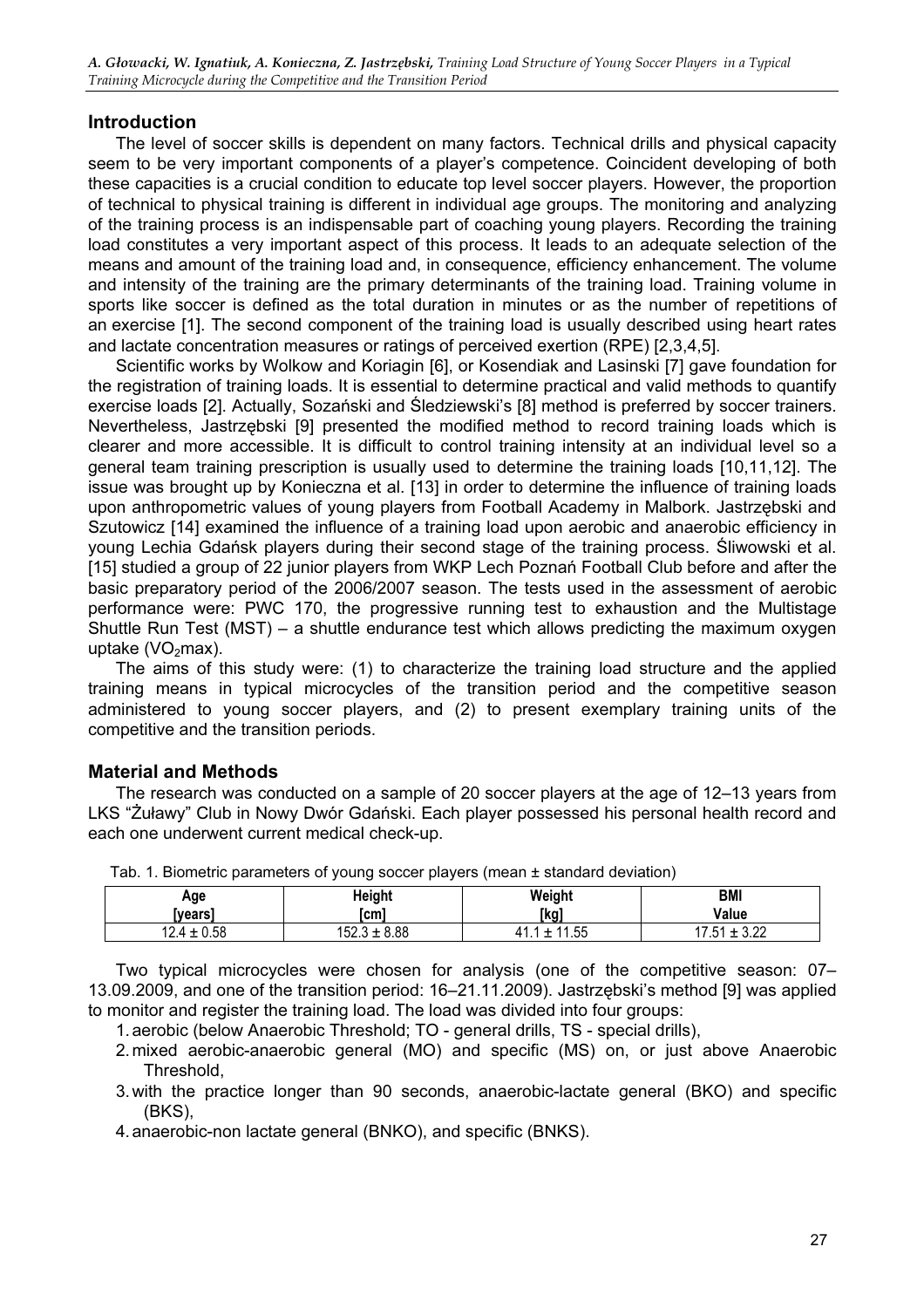The training means were divided into 15 main groups (Tab. 2). According to the author, each coach, based on his practical expertise, defines what kind of load each exercise is. The quality of exercise is determined by one of 15 training means groups. Exercises applied during the tested training units were put in special tables with information on drill types, effective time of exercise (min), total time of exercise (min), energy-information field, drill intensity (%) and general effectiveness of exercise (%).

Tab. 2. Training means for soccer players

| 1. | Different forms of general warm-up                                            |
|----|-------------------------------------------------------------------------------|
| 2. | Different forms of specialist warm-up                                         |
| 3. | Relaxing and flexibility exercise and stretching                              |
| 4. | Continuous run                                                                |
| 5. | Middle length distance run                                                    |
| 6. | Sprints                                                                       |
|    | General fitness drills                                                        |
| 8. | Coordination drills                                                           |
| 9. | Strength exercise                                                             |
|    | 10. General fitness exercise in form of different games and additional sports |
|    | 11. Individual or group technical drills                                      |
|    | 12. Technical-tactical exercise in defense and attack                         |
|    | 13. Small-sided games in different forms                                      |
|    | 14. League, cup and control games                                             |
|    | 15. Physical and specific soccer tests                                        |
|    |                                                                               |

# **Results**

A typical microcycle in the competitive season was made up of four training units and one league game. (Monday – two units; Wednesday and Friday – one unit, Saturday or Sunday – league game). The exercise intensity of each drill was comparable to current recommendations in the literature regarding suitability for soccer training [15].

Three training sessions in a typical microcycle of the competitive season are shown in Tables 3, 4 and 5.

Mixed energy systems exercises developing soccer skills (M.S. 127 minutes) followed by general aerobic drills (T.O. 85 minutes) predominated in the competitive season microcycle. Additionally, players spent 61 minutes performing soccer specific aerobic drills. Most drills came from training means groups number: 14 (championship games), 13 (small-sided games) and 11 (individual and group technical skill drills). Similar time of general and specific warm-up was noted. Relaxing, flexibility exercises and stretching (21 min) were usually performed as active recovery between or after games and exercises. A small scale of speed (2 min) and strength (1 min) development occurred during the analyzed microcycle as well.

A typical microcycle in the transition period was made up of five training units (Monday – two units; Wednesday, Friday and Saturday – one unit). Sample values of training loads are shown in Tables 6, 7 and 8.

General aerobic drills (140 minutes) predominated in the transition period microcycle. Less mixed special aerobic-anaerobic drills (50 min) and special aerobic drills (37 min) than in the competitive season microcycle occurred. Most drills came from training means number: 10 (supplementary sports), 13 (small-sided games), 11 (individual and group technical skill drills). The analyzed microcycle included 35 minutes of continuous running as well. Values of general and specific warm-ups, relaxing and flexibility exercises, strength and speed exercises in two analyzed microcycles were comparable.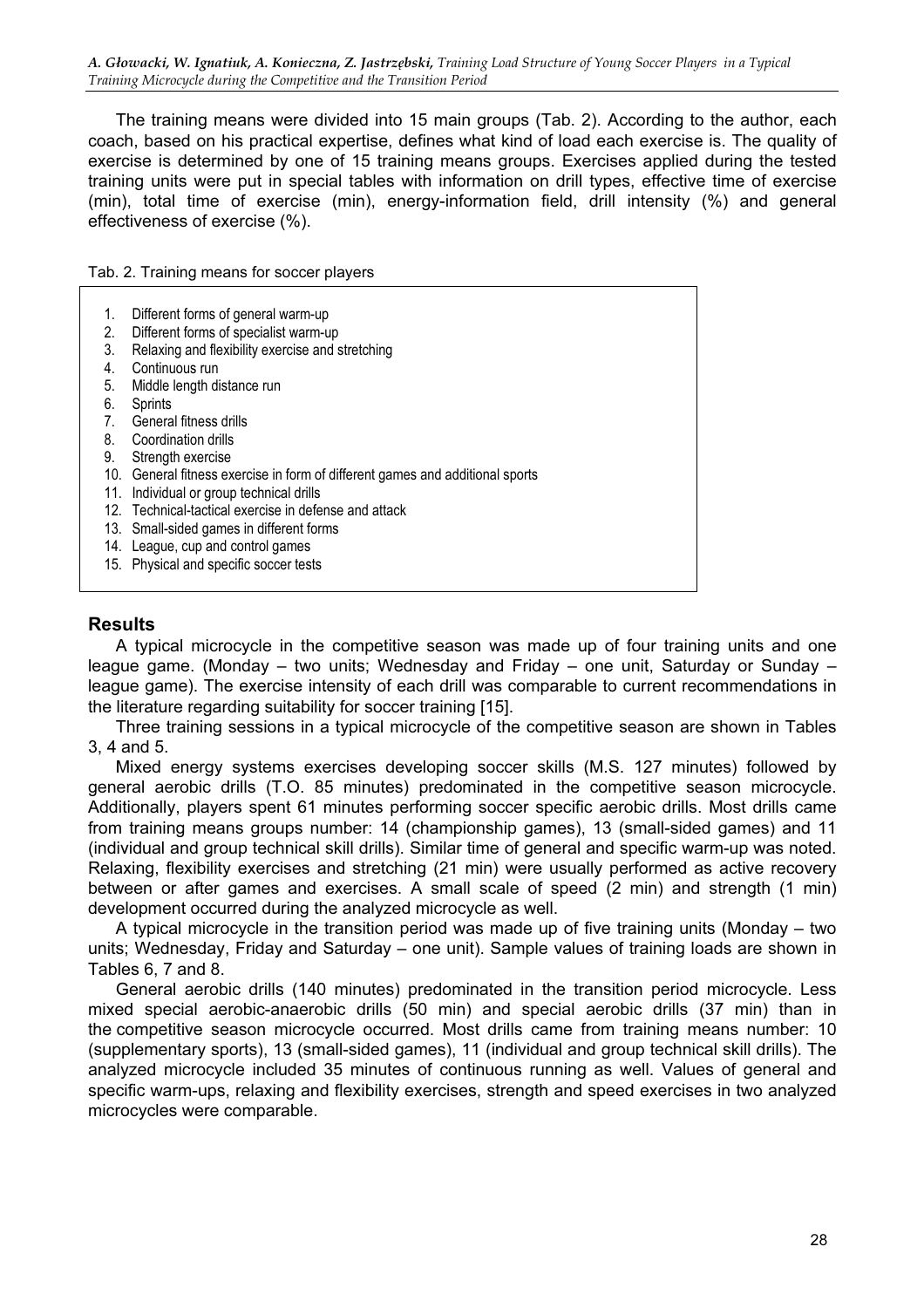A. Głowacki, W. Ignatiuk, A. Konieczna, Z. Jastrzębski, Training Load Structure of Young Soccer Players in a Typical Training Microcycle during the Competitive and the Transition Period

| Training unit 1, Monday 07.09.2009, 16.00 - 17.30 |                              |                                |                            |                                 |                                  |                                 |  |  |  |
|---------------------------------------------------|------------------------------|--------------------------------|----------------------------|---------------------------------|----------------------------------|---------------------------------|--|--|--|
| <b>No</b>                                         | Drill type                   | <b>Effective time</b><br>(min) | <b>Total time</b><br>(min) | Energy-<br>information<br>field | <b>Drill intensity</b><br>$(\%)$ | General<br>effectiveness<br>(%) |  |  |  |
| 1.                                                | Coordination drills          | 12                             | 15                         | TO                              | 60                               | 80                              |  |  |  |
| 2.                                                | Stretching drills            | 5                              | 5                          | TO                              | 30                               | 100                             |  |  |  |
| 3.                                                | Speed drills                 |                                | 10                         | <b>BNKO</b>                     | 100                              | 10                              |  |  |  |
| 4.                                                | Passing and reception drills | 12                             | 15                         | TS                              | 60                               | 80                              |  |  |  |
| 5.                                                | Dribbling drills             | 12                             | 15                         | TS                              | 70                               | 80                              |  |  |  |
| 6.                                                | Small-sided game 7 x 7       | 20                             | 25                         | <b>MS</b>                       | 80                               | 80                              |  |  |  |
| 7.                                                | <b>Relaxation drills</b>     | 2                              | 5                          | TO                              | 30                               | 40                              |  |  |  |
|                                                   | A                            | 64                             | 90                         | <b>REST TIME</b>                |                                  | 26 min                          |  |  |  |

#### Tab. 3. Training unit 1 of the competitive season microcycle

Tab. 4 Training unit 2 of the competitive season microcycle

|           | Training unit 2, Wednesday 09.09.2009, 16.00 - 17.30 |                                |                            |                                 |                                  |                                    |  |  |  |
|-----------|------------------------------------------------------|--------------------------------|----------------------------|---------------------------------|----------------------------------|------------------------------------|--|--|--|
| <b>No</b> | <b>Drill type</b>                                    | <b>Effective</b><br>time (min) | <b>Total time</b><br>(min) | Energy-<br>information<br>field | <b>Drill</b><br>intensity<br>(%) | General<br>effectiveness<br>$(\%)$ |  |  |  |
|           | Warm-up with soccer balls                            | 12                             | 15                         | TO                              | 60                               | 80                                 |  |  |  |
| 2.        | Stretching drills                                    | 5                              | 5                          | TO                              | 30                               | 100                                |  |  |  |
| 3.        | Explosive strength drills                            |                                | 10                         | <b>BNKO</b>                     | 100                              | 10                                 |  |  |  |
| 4.        | Shooting drills                                      | 8                              | 15                         | TS                              | 60                               | 60                                 |  |  |  |
| 5.        | 1 x 1 game                                           |                                | 15                         | MS                              | 80                               | 40                                 |  |  |  |
| 6.        | Small-sided game (aim: retaining ball possession)    | 20                             | 25                         | <b>MS</b>                       | 80                               | 80                                 |  |  |  |
|           | <b>Relaxation drills</b>                             | ∩                              | 5                          | TS                              | 30                               | 40                                 |  |  |  |
|           | А                                                    | 55                             | 90                         | <b>REST TIME</b>                |                                  | <b>35 min</b>                      |  |  |  |

Tab. 5 Training unit 3 of the competitive season microcycle

| Training unit 3 Friday 11.09.2009, 16.00 - 17.30 |                            |                                |                            |                                 |                                  |                                 |  |  |
|--------------------------------------------------|----------------------------|--------------------------------|----------------------------|---------------------------------|----------------------------------|---------------------------------|--|--|
| <b>No</b>                                        | Drill type                 | <b>Effective</b><br>time (min) | <b>Total time</b><br>(min) | Energy-<br>information<br>field | <b>Drill</b><br>intensity<br>(%) | General<br>effectiveness<br>(%) |  |  |
| 1.                                               | Coordination drills        | 12                             | 15                         | TO                              | 60                               | 80                              |  |  |
| 2.                                               | Stretching drills          | 5                              | 5                          | TO                              | 30                               | 100                             |  |  |
| 3.                                               | Speed drills               |                                | 10                         | <b>BNKO</b>                     | 100                              | 10                              |  |  |
| 4.                                               | Passing - reception drills | 12                             | 15                         | TS                              | 60                               | 80                              |  |  |
| 5.                                               | Small-sided game 7 x 7     | 20                             | 40                         | <b>MS</b>                       | 80                               | 50                              |  |  |
| 6.                                               | <b>Relaxation drills</b>   |                                | 5                          | TO                              | 30                               | 40                              |  |  |
|                                                  | Α                          | 52                             | 90                         | <b>REST TIME</b>                |                                  | <b>38 min</b>                   |  |  |

|  |  | Tab. 6. Training unit 1 of the transition period microcycle |  |  |
|--|--|-------------------------------------------------------------|--|--|

|                | Training unit 1, Monday 16.11.2009, 16.00 - 17.30 |                                |                            |                                 |                                     |                                    |  |  |  |
|----------------|---------------------------------------------------|--------------------------------|----------------------------|---------------------------------|-------------------------------------|------------------------------------|--|--|--|
| <b>No</b>      | Drill type                                        | <b>Effective</b><br>time (min) | <b>Total time</b><br>(min) | Energy-<br>information<br>field | <b>Drill</b><br>intensity<br>$(\%)$ | General<br>effectiveness<br>$(\%)$ |  |  |  |
| $\mathbf{1}$ . | Coordination drills                               | 12                             | 15                         | TO                              | 60                                  | 80                                 |  |  |  |
| 2.             | Stretching drills                                 | 5                              | 5                          | TO                              | 30                                  | 100                                |  |  |  |
| 3.             | Speed drills                                      |                                | 10                         | <b>BNKO</b>                     | 100                                 | 10                                 |  |  |  |
| 4.             | Tackling drills                                   | 6                              | 15                         | TS                              | 50                                  | 40                                 |  |  |  |
| 5.             | Dribbling drills                                  | 12                             | 15                         | TS                              | 70                                  | 80                                 |  |  |  |
| 6.             | The "Three colors" game                           | 15                             | 25                         | <b>MS</b>                       | 80                                  | 80                                 |  |  |  |
| 7.             | <b>Relaxation drills</b>                          |                                | 5                          | TO                              | 30                                  | 40                                 |  |  |  |
|                | O                                                 | 53                             | 90                         | <b>REST TIME</b>                |                                     | 37 min                             |  |  |  |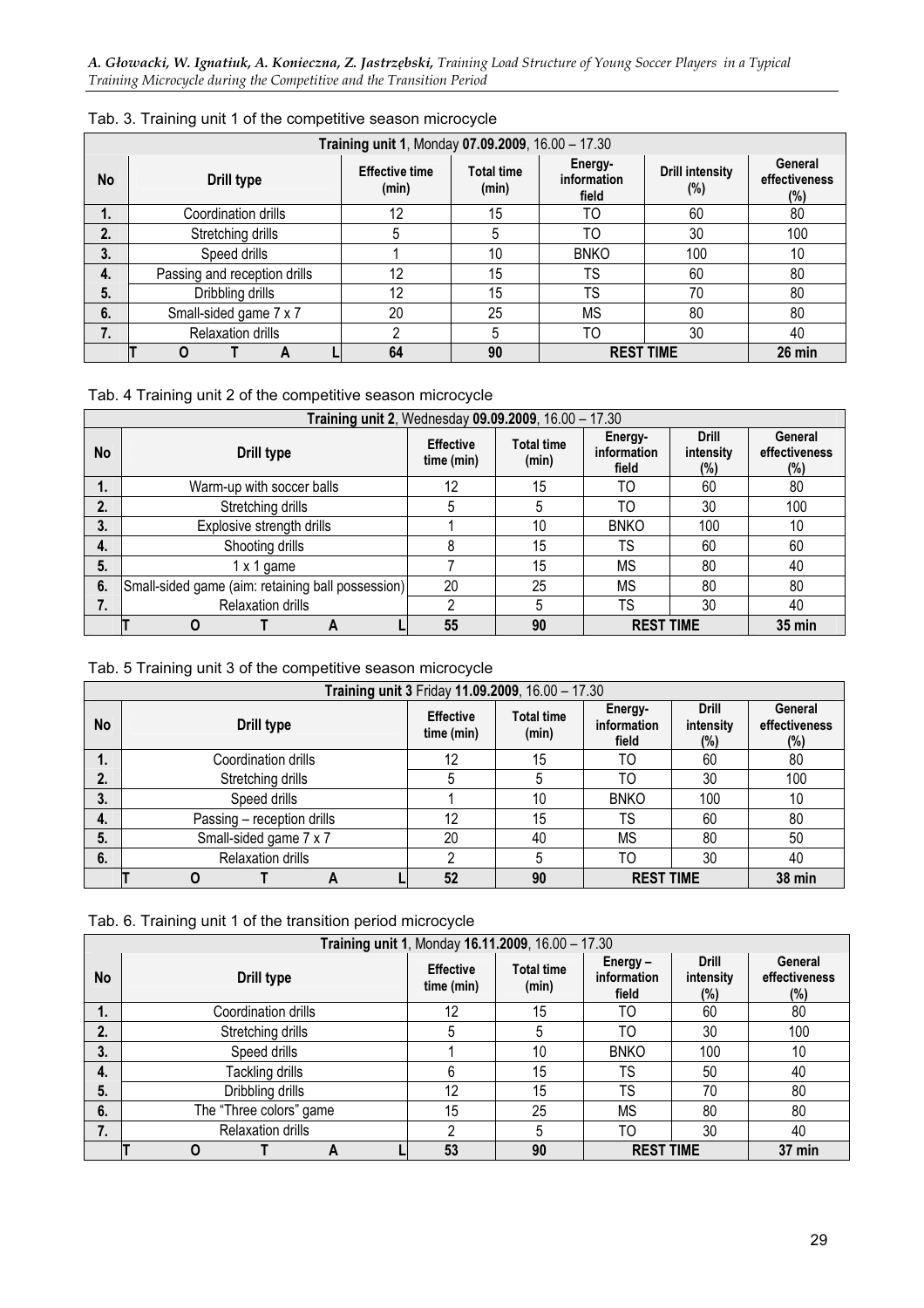|           | Training unit 2, Wednesday 18.11.2009, 16.00 - 17.30 |                                |                            |                                 |                                     |                                    |  |  |
|-----------|------------------------------------------------------|--------------------------------|----------------------------|---------------------------------|-------------------------------------|------------------------------------|--|--|
| <b>No</b> | Drill type                                           | <b>Effective</b><br>time (min) | <b>Total time</b><br>(min) | Energy-<br>information<br>field | <b>Drill</b><br>intensity<br>$(\%)$ | General<br>effectiveness<br>$(\%)$ |  |  |
|           | Warm-up with soccer balls                            | 12                             | 15                         | TS                              | 60                                  | 80                                 |  |  |
| 2.        | Stretching drills                                    | 5                              |                            | TO                              | 30                                  | 100                                |  |  |
| 3.        | Aerobic endurance drills                             | 15                             | 20                         | TO                              | 100                                 | 10                                 |  |  |
| 4.        | Shooting drills                                      | 5                              | 15                         | TS                              | 60                                  | 60                                 |  |  |
| 5.        | Feint drills with a ball                             | 5                              | 15                         | <b>MS</b>                       | 80                                  | 40                                 |  |  |
| 6.        | Small-sided games (aim: retaining ball possession)   | 10                             | 15                         | <b>MS</b>                       | 80                                  | 80                                 |  |  |
| 7.        | <b>Relaxation drills</b>                             | റ                              |                            | TO                              | 30                                  | 40                                 |  |  |
|           | A                                                    | 54                             | 90                         | <b>REST TIME</b>                |                                     | <b>36 min</b>                      |  |  |

Tab. 7. Training unit 2 of the transition period microcycle

Tab. 8. Training unit 3 of the transition period microcycle

|           | Training unit 3, Friday 20.11.2009, 16.00 - 17.30 |                                |                            |                                  |                                     |                                    |  |  |  |
|-----------|---------------------------------------------------|--------------------------------|----------------------------|----------------------------------|-------------------------------------|------------------------------------|--|--|--|
| <b>No</b> | Drill type                                        | <b>Effective</b><br>time (min) | <b>Total time</b><br>(min) | Energy –<br>information<br>field | <b>Drill</b><br>intensity<br>$(\%)$ | General<br>effectiveness<br>$(\%)$ |  |  |  |
| 1.        | Coordination drills                               | 12                             | 15                         | TO                               | 60                                  | 80                                 |  |  |  |
| 2.        | Stretching drills                                 | 5                              | 5                          | TO                               | 30                                  | 100                                |  |  |  |
| 3.        | Strength drills                                   |                                | 10                         | <b>BNKO</b>                      | 100                                 | 10                                 |  |  |  |
| 4.        | Pass - reception drills                           | 12                             | 15                         | TS                               | 60                                  | 80                                 |  |  |  |
| 5.        | Small-sided game 7 x 7                            | 20                             | 40                         | <b>MS</b>                        | 80                                  | 50                                 |  |  |  |
| 6.        | <b>Relaxation drills</b>                          | ∩                              | 5                          | TO                               | 30                                  | 40                                 |  |  |  |
|           |                                                   | 52                             | 90                         | <b>REST TIME</b>                 |                                     | <b>38 min</b>                      |  |  |  |

The ratio of general drills to soccer-specific drills differed considerably in the two microcycles. The general means amounted to 57% in the transition period microcycle, while they reached 30% in the competitive season microcycle (see Figure 1). The phenomenon is widely described in the literature of the subject [8,16].

A typical transition period microcycle was predominated by aerobic drills (177 min.). Mixed anaerobic-aerobic drills (50 min) and anaerobic non-lactate drills (2 min.) followed next. Although a typical microcycle during the competitive season was also predominated by aerobic performance (131 min.), more time was allocated to mixed aerobic-anaerobic drills (127 minutes) and anaerobic non-lactate drills (3 minutes) (see Figure 2). The loads applied in the training practice correspond to common theories of soccer coaching.

During a typical microcycle of the transition period supplemental sports and general fitness exercises took 50 minutes, small-sided games took 45 minutes, individual and group technical drills took 40 minutes.

A close study of the competitive season microcycle reveals a great diversity of means applied in the training process. The ones most frequently used were: individual and group technical drills (51 minutes) and championship games, which took as much time as small-sided games (60 minutes) (see Figure 3). The distribution of the applied training loads is in line with the most modern coaching trends.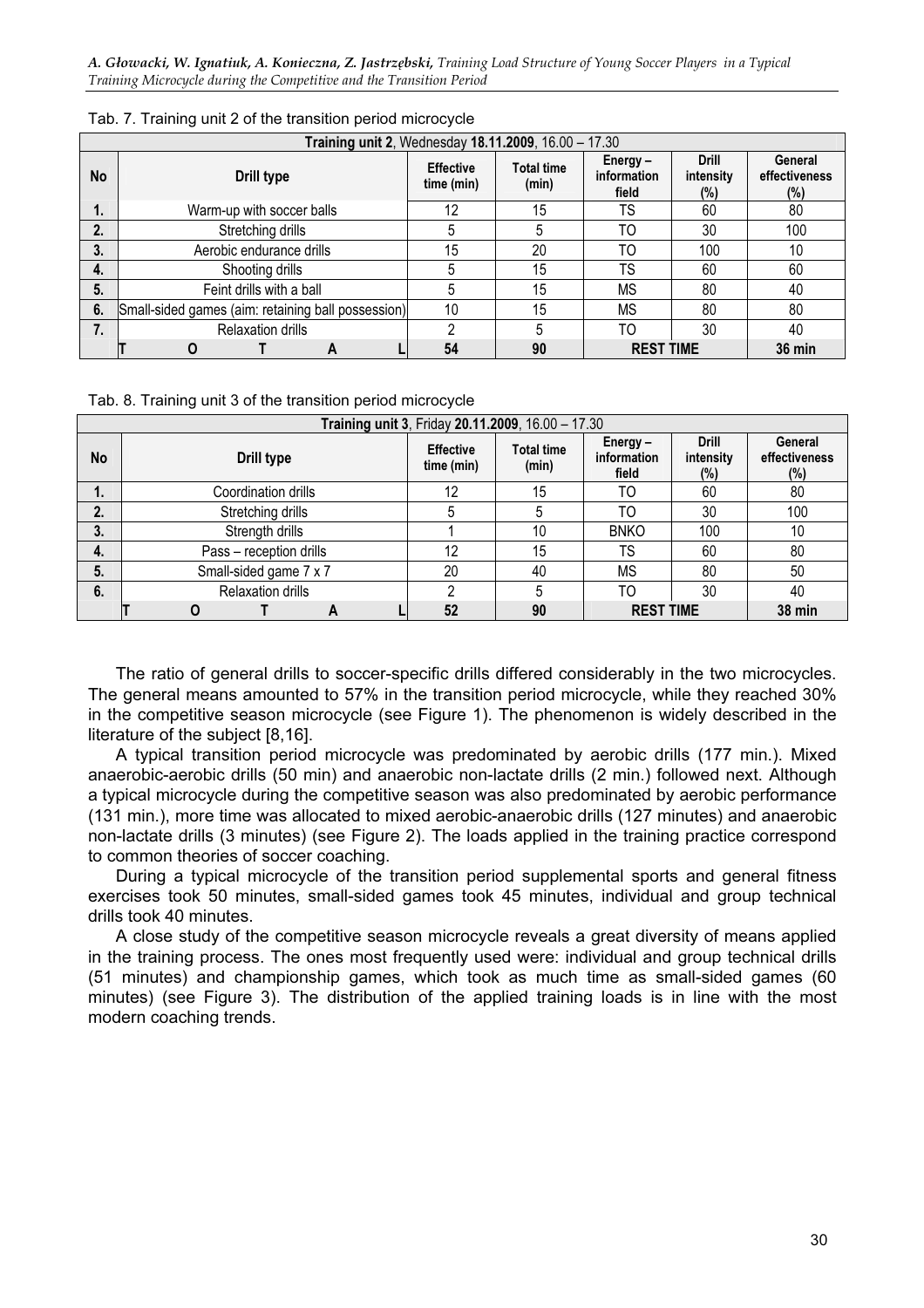A. Głowacki, W. Ignatiuk, A. Konieczna, Z. Jastrzębski, Training Load Structure of Young Soccer Players in a Typical Training Microcycle during the Competitive and the Transition Period







Fig. 2. Values of the general and specific training load within each intensity zone in the transition and competitive seasons



Fig. 3. Values of training means applied to young soccer players in typical microcycles of the transition and competitive seasons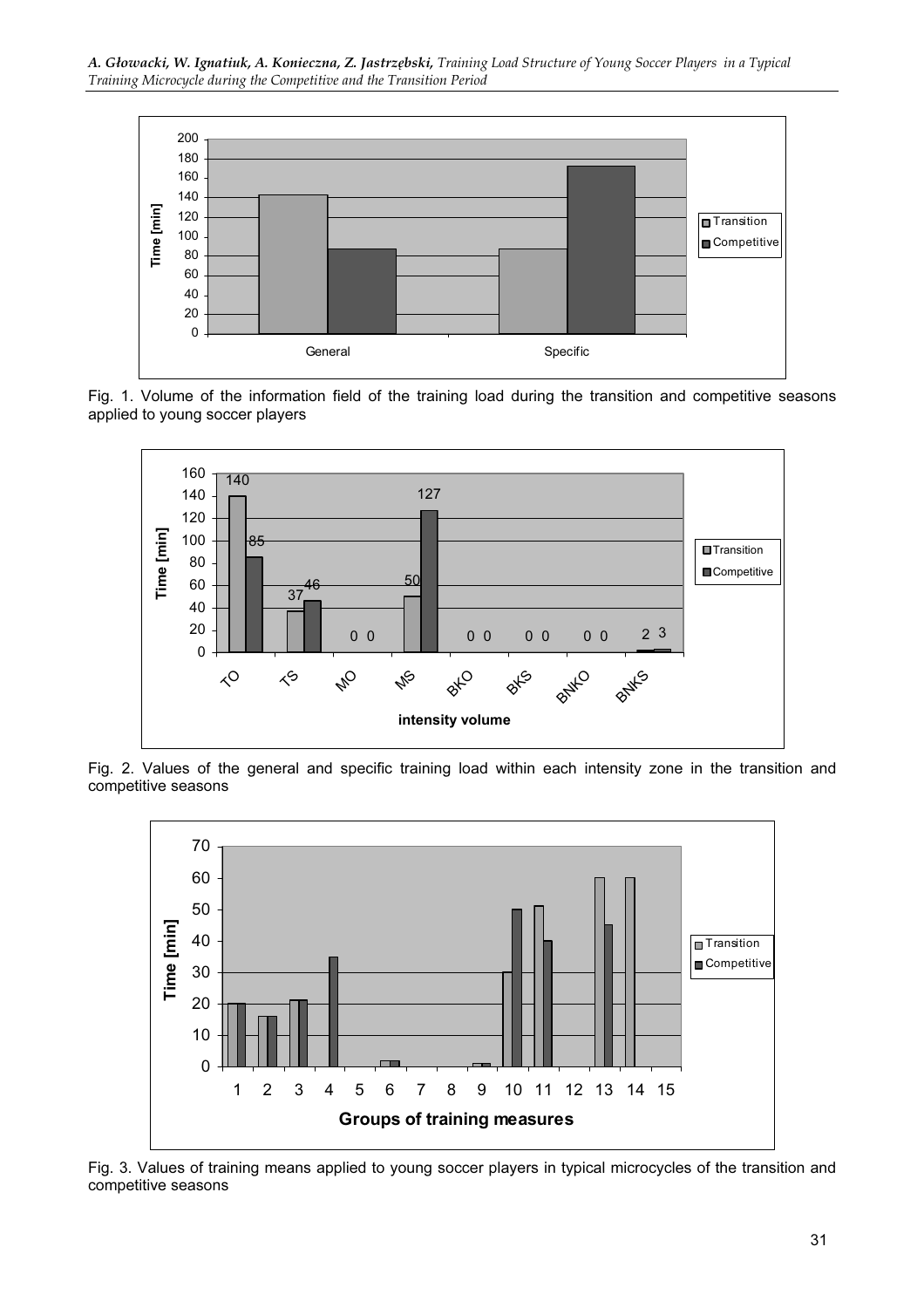# **Discussion**

The results of this study show that there are obvious differences between range, quality and amount of training means in competitive and transition periods. The overall effective training time during the competitive season microcycle was 276 minutes and 229 minutes during the transition period. The training process during the starting season included more soccer-specific games, and more exercises at mixed aerobic-anaerobic intensity occurred. During a typical microcycle of the transition period players performed more continuous running and general fitness exercises in form of different games and additional sports than in the competitive season (35 min. vs 0 min. and 50 min. vs 30 min. respectively). Additionally, general exercises at aerobic intensity occurred more often after the season (140 min. vs 85 min.).

Monitoring the training process is considered to be crucial in soccer coaching. Thus a training load and the means of its registration constitute its significant element. A close analysis allows optimization of the training process and contributes to the players' harmonious development. Moreover, the possibility of comparing the recorded load with the theoretical models in literature and the results achieved by other teams seems to be a great asset as well.

The volume of the training load applied to LKS "Żuławy" Nowy Dwór Gdański players proves comparable with that of Lechia Gdansk soccer players' administered by Jastrzębski [16], and Jastrzębski and Szutowicz [14]. The range of the training load registered in the competitive season is in line with other authors' research [17,18] where league matches and small-sided games were used particularly often.

It is stated in the study that considering the information field - specific drills (58.2%), and considering energy systems - aerobic drills (36 %) predominated in the training practice. In regard to the training means of the competitive season most of them were realized as small-sided games in form of simplified games and free games than general drills and practice matches. Konieczna et al. [9] achieved similar results in the tests carried out in young players of Soccer Academy in Malbork. The study confirms that specific drills predominated in the competitive season (53%). Plenty of time was devoted to practice and championship matches as well as to general drills and individual and group technical drills.

The ability to monitor training is critical to the process of quantization training and periodization plans [19]. Training load registration is the most important issue of training control though still underestimated by many coaches. The issue should be of close interest not only for professional soccer teams' coaches but particularly those inexperienced, working with young players. Choosing the optimal training load without previous observation and analysis of the recorded load poses a significant problem. The authors suggest that the registration method modified by Jastrzębski [9] makes a very good proposal not only for professional coaches but particularly for the novice ones.

The issue of training load application in young soccer players in the literature of the subject is limited due to the lack of a consistent training system and one registration method in Poland. Coaches rarely undertake the task of regular training load registration followed by a close analysis of data. The authors hope that the article proves instrumental in filling the information gap as well as helpful in practical use.

# Conclusion

Range of training load registered in the competitive season is in line with other authors' research where league matches and small-sided games were used particularly often. The studied microcycles in the competitive season can be model ones and can be used in the training process of young football players.

# References

- 1. McGuigan MR, Foster C. A new approach to monitoring resistance training. Strength Cond 2004;26(6):42-7.
- 2. Eniseler N. Heart rate and blood lactate concentrations as predictors of physiological load on elite soccer players during various soccer training activities. J Strength Cond Res 2005;19(4):799-804.